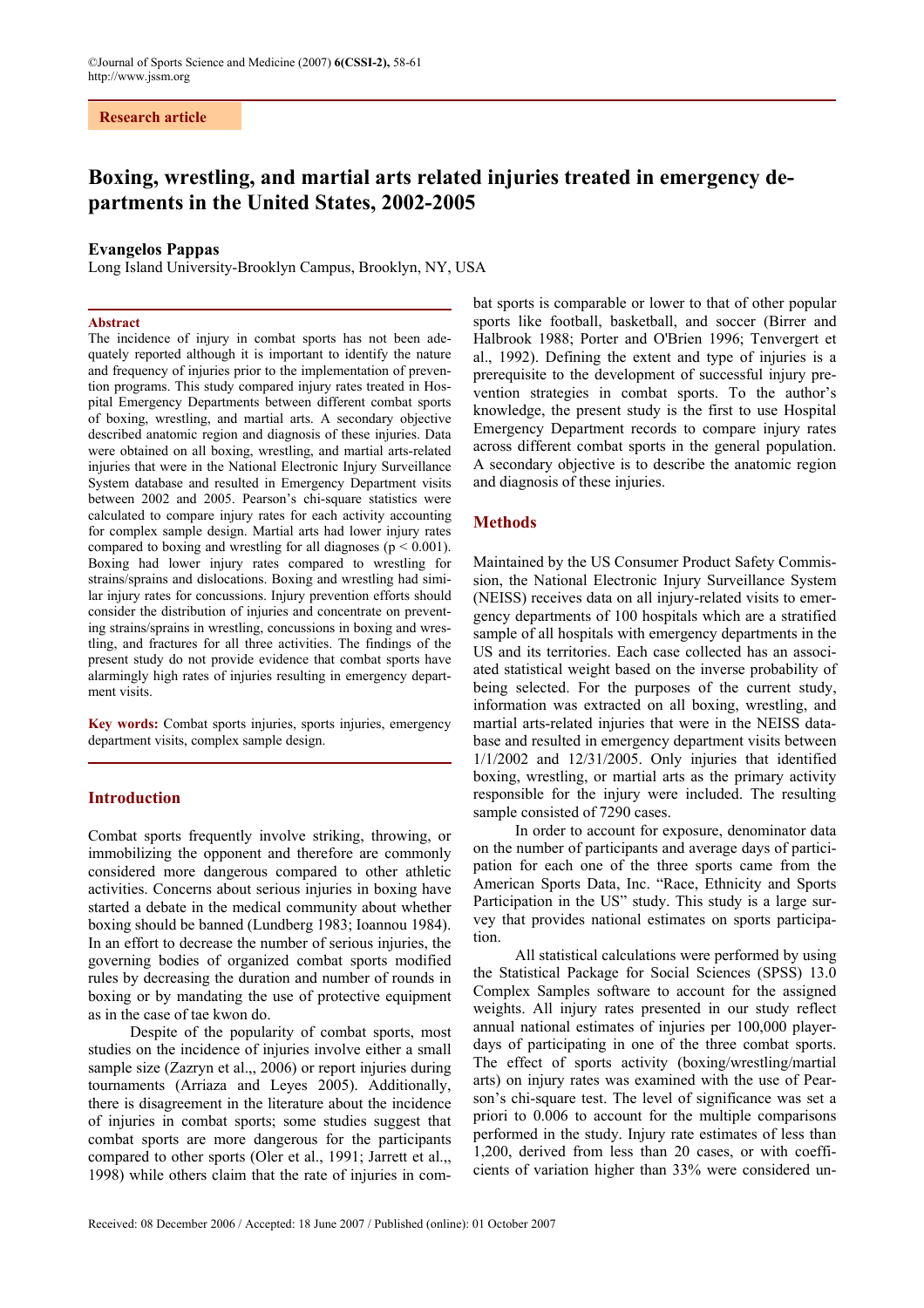stable and potentially unreliable (Birrer and Halbrook 1988).

## **Results**

The vast majority of the 7290 injuries that were treated in emergency department during the study period did not require hospitalization; only 1.6% of the injured athletes were admitted. Of the injuries that required hospitalization, 10.3% were boxing-related, 59.8% were wrestlingrelated, and 29.9% were martial arts-related. Boxing injuries peaked in the 14-30 year old age group; 9.2% of the injuries involved children 13 years old or younger, 50.2% involved 14-22 year old athletes, 24% involved 23-30 year old athletes, and 17.4% involved 31 year old or older athletes. Males comprised 88.2% of all boxing-related injuries. In wrestling, athletes in the younger than 13 year old age group accounted for 24.5% of the injuries, in the 14-22 year old age group for 69.3%, in the 23-30 year old age group for 3.5%, and in the over 31 year old age group for 2.7%. Males comprised 95.3% of wrestling-related injuries. In martial arts, the younger than 13 year old age group accounted for 22.7% of injuries, the 14-22 age group for 25.1% of injuries, the 23-30 age group for 18.6%, and the older than 31 year old age group for 33.6%. Males comprised 67.8% of martial arts-related injuries.

Table 1 presents the distribution of the anatomic regions of the body injured by percentage of total injuries. From the descriptive analysis it is evident that upper extremities and head/face injuries constitute the most vulnerable regions for those participating in boxing (87%). The upper and lower extremities accounted for most injuries in boxing and martial arts.

**Table 1. Distribution of injuries per anatomic region for boxing, wrestling, and martial arts.** 

| <b>Anatomic region</b>   | <b>Boxing</b> | Wrestling | <b>Martial Arts</b> |
|--------------------------|---------------|-----------|---------------------|
| <b>Upper extremities</b> | 63.7%         | 44.3%     | $32\%$              |
| Lower extremities        | $4.5\%$       | 20.5%     | 41.6%               |
| Trunk                    | $8.2\%$       | 17.9%     | $14.0\%$            |
| Head/face                | 23.3%         | $16.9\%$  | $11.1\%$            |
| Other                    | $0.3\%$       | $0.3\%$   | $0.5\%$             |

The diagnostic distribution of injuries for each one of the three combat sports category are presented in Table 2. Contusions/abrasions, fractures, and strains/sprains were the three most frequent diagnoses for all three sports.

The overall injury rate per 100,000 player-days was lower in martial arts compared to the other two sports  $(p < 0.001)$ . Boxing had a lower injury rate compared to wrestling ( $p = 0.003$ ). Injury rates as well as group comparisons for the most common diagnoses are presented in Table 3. None of the injury rate estimates were unstable.

#### **Discussion**

The findings of the present study suggest that injury rates vary significantly between combat sports. Wrestling had the highest rate of injuries followed by boxing. Martial arts had the lowest injury rate compared to those of the other two activities. No other studies have compared the incidence of injury between boxing, wrestling, and martial arts. However, a recent study (Zazryn et al., 2006) calculated the injury rate in boxing and contrasted it with previously published data on karate suggesting that boxing had a 50%-300% higher injury rate. In the present study all martial arts were grouped together which may explain that boxing had a five-fold higher injury rate than martial arts. However, when mixed martial arts competitions which is one of the most violent forms of martial arts that combines a free style combination of striking and grappling arts was compared to boxing in a recent study (Bledsoe et al., 2006), mixed martial arts had 65% more injuries than boxing.

The higher injury rate in wrestling compared to boxing is likely due to more strains/sprains and dislocations. Unlike boxing, wrestling involves grappling and maneuvering the opponent which frequently results in extreme positions for the joints. The forces and positions encountered in wrestling may frequently result in elongation of the muscles and ligaments beyond their physiologic range. Strains/sprains and dislocations represented 42.3% of all injuries in wrestling which is consistent with other reports on wrestling injuries (Jarrett et al., 1998; Pasque and Hewett 2000) pointing to high percentage of strains/sprains and dislocations.

In agreement with a recent systematic review (Koh et al., 2003), the incidence of boxing-related concussions was higher than the incidence of martial arts-related concussions. The problem of concussions and their serious consequences in boxing has received a lot of attention (Lundberg 1983; Ioannou 1984). However, little attention has been given on the incidence of concussions in wrestling. Pasque et al (Pasque and Hewett 2000) reported that concussions accounted for 1.4% of all wrestling injuries.

 **Table 2. Distribution of injuries per diagnosis for boxing, wrestling, and martial arts**. **\* national estimates.** 

|                         | . .<br><b>Boxing</b>          |                               | $\mathbf{v}$<br>-<br>Wrestling |                        | <b>Martial arts</b>    |                        |
|-------------------------|-------------------------------|-------------------------------|--------------------------------|------------------------|------------------------|------------------------|
| <b>Injury</b>           | <b>Number of</b><br>injuries* | % of total<br><i>injuries</i> | Number of<br>injuries*         | % of total<br>injuries | Number of<br>injuries* | % of total<br>injuries |
| Concussions             | 1503                          | 3.2                           | 3840                           | 3.0                    | 1211                   | 1.2                    |
| Contusions/abrasions    | 12817                         | 27.2                          | 20227                          | 16.0                   | 23333                  | 23.2                   |
| <b>Dislocations</b>     | 1766                          | 3.8                           | 7514                           | 5.9                    | 4029                   | 4.0                    |
| Fractures               | 12573                         | 26.7                          | 26941                          | 21.3                   | 24458                  | 24.3                   |
| Lacerations             | 4057                          | 8.6                           | 7612                           | 6.0                    | 4552                   | 4.5                    |
| Internal organ injuries | 1339                          | 2.8                           | 3245                           | 2.6                    | 1996                   | 2.0                    |
| Strains/sprains         | 9610                          | 20.4                          | 46092                          | 36.4                   | 31126                  | 31.0                   |
| Not stated              | 2686                          | 5.7                           | 9367                           | 7.4                    | 8072                   | 8.0                    |
| Total                   | 47052                         | 100                           | 126610                         | 100                    | 100474                 | 100                    |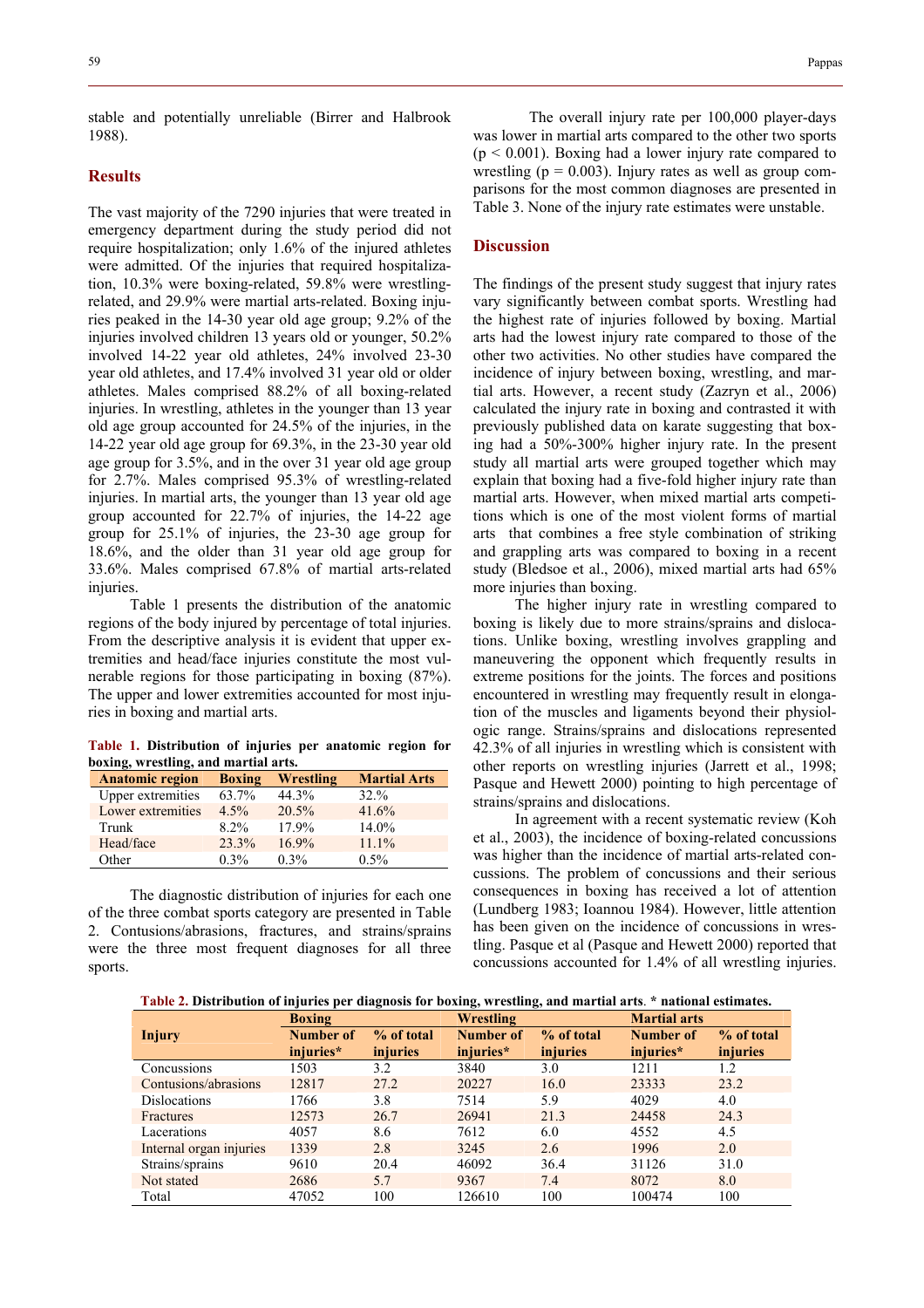|                                                      | Injury rates per 100,000 player-days (95% |                   |                     | Pearson's chi square p-values |                   |                      |  |
|------------------------------------------------------|-------------------------------------------|-------------------|---------------------|-------------------------------|-------------------|----------------------|--|
|                                                      | <b>Confidence Interval</b>                |                   |                     |                               |                   |                      |  |
| <b>Injury</b>                                        | <b>Boxing</b>                             | Wrestling         | <b>Martial arts</b> | <b>Boxing vs.</b>             | <b>Boxing vs.</b> | <b>Wrestling vs.</b> |  |
|                                                      |                                           |                   |                     | wrestling                     | martial arts      | martial arts         |  |
| Concussions                                          | $.92(.5-1.3)$                             | $1.20(.8-1.5)$    | $.07$ $(.03-10)$    | .34                           | $\leq 0.01*$      | $\leq 0.01*$         |  |
| Contusions/Abrasions                                 | $7.9(6.4-9.3)$                            | $6.4(4.8-7.9)$    | $1.35(1.0-1.6)$     | .16                           | $\leq 0.01*$      | $\leq 0.01*$         |  |
| <b>Dislocations</b>                                  | $1.1$ (.7-1.4)                            | $2.4(1.7-2.9)$    | $.23$ $(.1-0.3)$    | $\leq 0.01*$                  | $\leq 0.01*$      | $< 0.01*$            |  |
| Fractures                                            | $7.7(6.4-8.9)$                            | $8.5(6.5-10.4)$   | $1.42(1.0-1.7)$     | .45                           | $\leq 0.01*$      | $\leq 0.01*$         |  |
| Lacerations                                          | $2.5(1.6-3.3)$                            | $2.4(1.7-3.0)$    | $.26(.1-0.3)$       | .85                           | $< 0.01*$         | $\leq 0.01*$         |  |
| Internal organ injuries                              | $.82(.3-1.3)$                             | $1.02$ (.6-1.3)   | $.11(.07-.15)$      | .57                           | $\leq 0.01*$      | $\leq 0.01*$         |  |
| Strains/Sprains                                      | 5.91                                      | 14.52             | 1.81                | $< 0.01*$                     | $< 0.01*$         | $< 0.01*$            |  |
| Total                                                | $29.0(24.4-33.4)$                         | $39.9(31.6-48.1)$ | $5.8(4.5-7.1)$      | $.003*$                       | $\leq 0.01*$      | $\leq 0.01*$         |  |
| the contract of the contract of the con-<br>$\cdots$ |                                           |                   |                     |                               |                   |                      |  |

**Table 3. Injury rates and pair-wise comparison chi square statistic for boxing, wrestling, and martial arts.** 

\* statistically significant difference between the two compared groups.

Zazryn et al. (2003) reported that 16% of injuries in professional boxers were concussions. The findings of this study suggest that the rate of wrestling- and boxingrelated concussions resulting in emergency department visits is similar. Concussions occur much more frequently among professional than amateur boxers (Zazryn et al., 2006), which may explain the relatively low concussion injury rate due to boxing that was observed in the present study. Although information on the severity of concussions was not available, it is likely that athletes with more serious concussions (grade II and III) visit the emergency department. It is important to note that the incidence of concussions in non-combat related team sports such as ice hockey and football is higher than in combat sports (Koh et al., 2003). The present study has identified strains/sprains and dislocations as the injuries mainly accounting for the high injury rate in wrestling compared to boxing. Additionally, wrestling has similar incidence rates for concussions to boxing. Biomechanical and video analysis of wrestling injuries may identify the exact mechanism that results in strains/sprains, dislocations, and concussions and provide suggestions for rule changes that will decrease injury rates.

The findings of the present study suggest that the incidence of serious injury among combat sports practitioners is small. Only 1.6% of emergency department visits resulted in hospitalization which is comparable to the findings of Birrer et al (Birrer and Halbrook 1988) who reported that 1% of martial arts-related visits to emergency departments resulted in hospitalization. Although comparison of combat sports-related with noncombat sports-related emergency department visits is beyond the scope of this study, it is noteworthy that the emergency department injury rate for basketball which is the most popular team sport in the United States was 45 injuries/100,000 player days for the same time period 2002-2005. Therefore, it appears that basketball has a 10% higher injury rate than wrestling, 50% higher injury rate than boxing, and more than seven times higher injury rate than martial arts. Jarret et al. (1998) investigated injury rates in collegiate sports and reported that wrestling had higher injury rate than basketball. The discrepancy in the findings of the two studies may be related to the different populations studied and the type of injuries; the present study investigated only injuries that resulted in emergency department visits in the general population while the study on collegiate sports investigated all injuries that resulted in restriction of participation for one or

more days. Further research should compare the injury rate between combat sports and non-combat sports.

Fractures were the second most frequent diagnosis for each activity representing more than 20% of the total injuries. The mechanism of injury that results in fractures varies between activities; in tae kwon do and boxing fractures occur during kicking or punching while in wrestling and judo they are more likely to occur during falling.

The distribution of wrestling injuries per anatomic region suggests that the upper extremities are injured more frequently followed by the lower extremities. This is consistent with the findings of Pasque et al (Pasque and Hewett 2000) and implies that prevention efforts in wrestling should concentrate on the extremities because trunk and head/face injuries are not injured as frequently. Similarly, the extremities were more frequently injured in martial arts but the lower extremities were more frequently injured than the upper extremities. Birrer and Halbrook (1988) also used the NEISS data and reported that the lower extremities were more frequently injured than the upper extremities in martial arts. However, there is a small decrease in lower extremities injuries between the two studies (from 46.9% to 41.6%) which may reflect the more widespread use of leg protective equipment in martial arts styles such as tae kwon do in the last 20 years.

In contrast to the low incidence of non-extremity injuries in wrestling and martial arts, head/face injuries in boxing represent 23.3% of the total injuries. The high incidence of head/face injuries in boxing as reported in the present study is consistent with other studies (Zazryn et al., 2006) and suggests that efforts should be made to develop better materials that limit the transfer of impact from the upper extremity to the face during a punch. A biomechanical study (Schwartz et al., 1986) showed that the effectiveness of box gloves in reducing acceleration of the target is limited.

Due to their competitive spirit, required discipline, and beneficial physiologic effects combat sports have been particularly popular among active youth. However, concerns about high incidence of injuries are common among parents and health care professionals. The present study provides evidence that martial arts have a relatively low incidence of injury while wrestling has a high incidence of injury. This finding may help create awareness among participants, coaches, parents, and heath care professionals about the relative safety of martial arts compared to other combat sports.